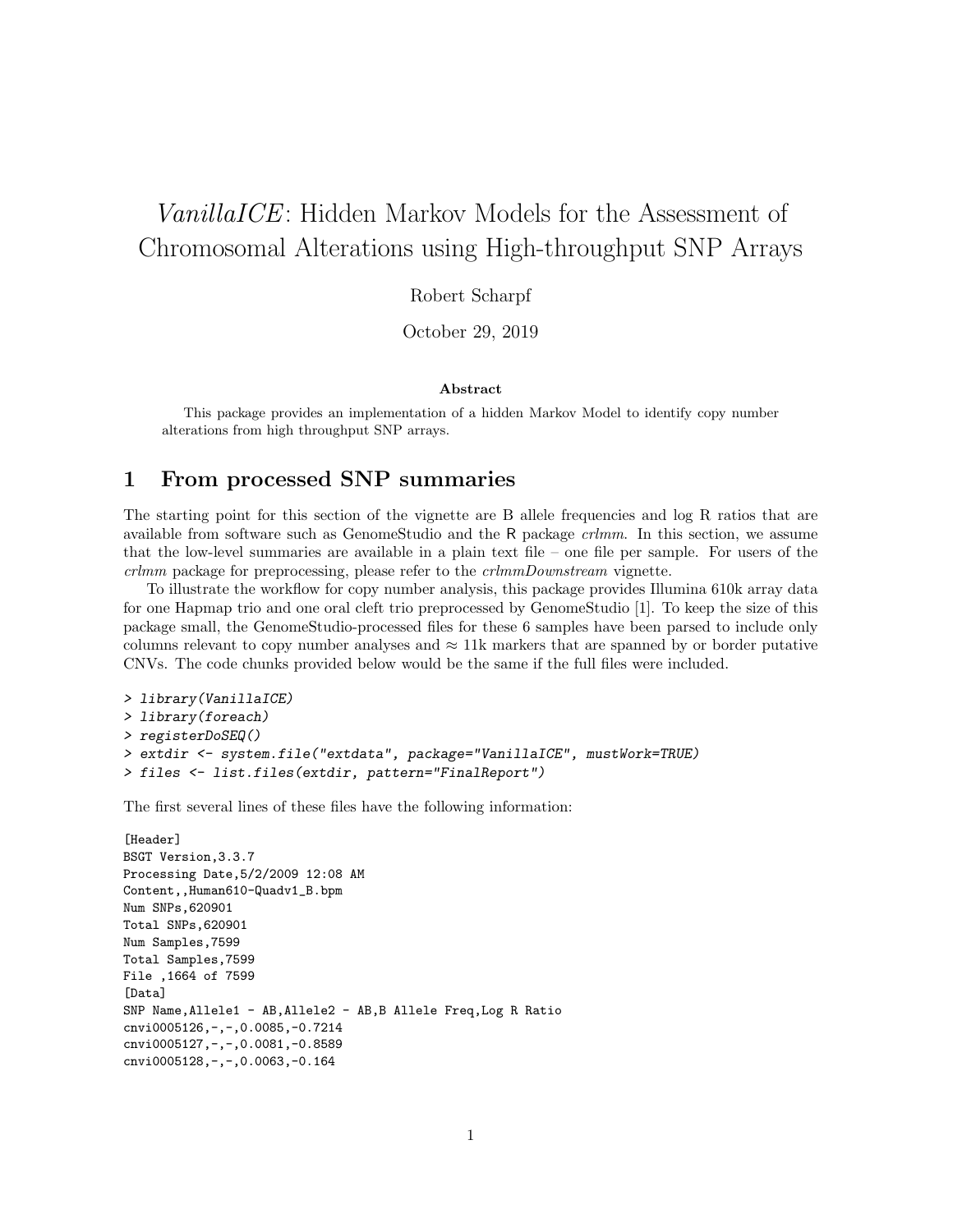The physical annotation of the markers in the genome can be downloaded from on-line resources or from annotation packages available from Bioconductor. Here, we provide a plain-text file containing the genomic annotation for the markers based on build UCSC build hg18:

```
> list.files(extdir, pattern="SNP_info")
```
[1] "SNP\_info.csv"

The annotation file contains the the name of the SNP or nonpolymorphic marker ('Name'), an indicator for whether the marker is a SNP ('Intensity Only'), the chromosome name ('Chr'), and the genomic physical position ('Position'). The columns for the SNP annotation can be in any order and have different variable labels than the file provided with this package. Below, we copy the header of the provided annotation file:

```
Chr,Position,Name,Intensity Only
11,45380778,cnvi0005126,1
11,45382079,cnvi0005127,1
11,46561032,cnvi0005128,1
```
## 1.1 Organizing marker annotation

We require that marker-level annotation is represented as a GRanges-derived class. To read the plain text annotation file, we use the **fread** provided in the *data.table* package. In addition, we define an indicator for whether the marker is polymophic using the 'Intensity Only' flag. The SnpGRanges class created from the fgr object in the following code-chunk ensures that this binary indicator is created and can be reliably accessed in downstream processing.

```
> require(data.table)
> features <- suppressWarnings(fread(file.path(extdir, "SNP_info.csv")))
> fgr <- GRanges(paste0("chr", features$Chr), IRanges(features$Position, width=1),
                 isSnp=features[["Intensity Only"]]==0)
> fgr <- SnpGRanges(fgr)
> names(fgr) <- features[["Name"]]
```
Ideally, one should also include the genome build and information on the chromosome lengths appropriate to the build. Here, we extract the metadata on the chromosomes using BSgenome Bioconductor package for the hg18 build. Finally, we sort the fgr object such that the chromosomes are ordered by their seqlevels and the markers are ordered by their genomic position along the chromosome.

```
> library(BSgenome.Hsapiens.UCSC.hg18)
> sl <- seqlevels(BSgenome.Hsapiens.UCSC.hg18)
> seqlevels(fgr) <- sl[sl %in% seqlevels(fgr)]
> seqinfo(fgr) <- seqinfo(BSgenome.Hsapiens.UCSC.hg18)[seqlevels(fgr),]
> fgr <- sort(fgr)
```
## 1.2 Organizing the marker-level summaries

The abbreviated plain text files included with this package and containing log R ratios and B allele frequencies from 2 trios are listed below.

> files <- list.files(extdir, full.names=TRUE, recursive=TRUE, pattern="FinalReport")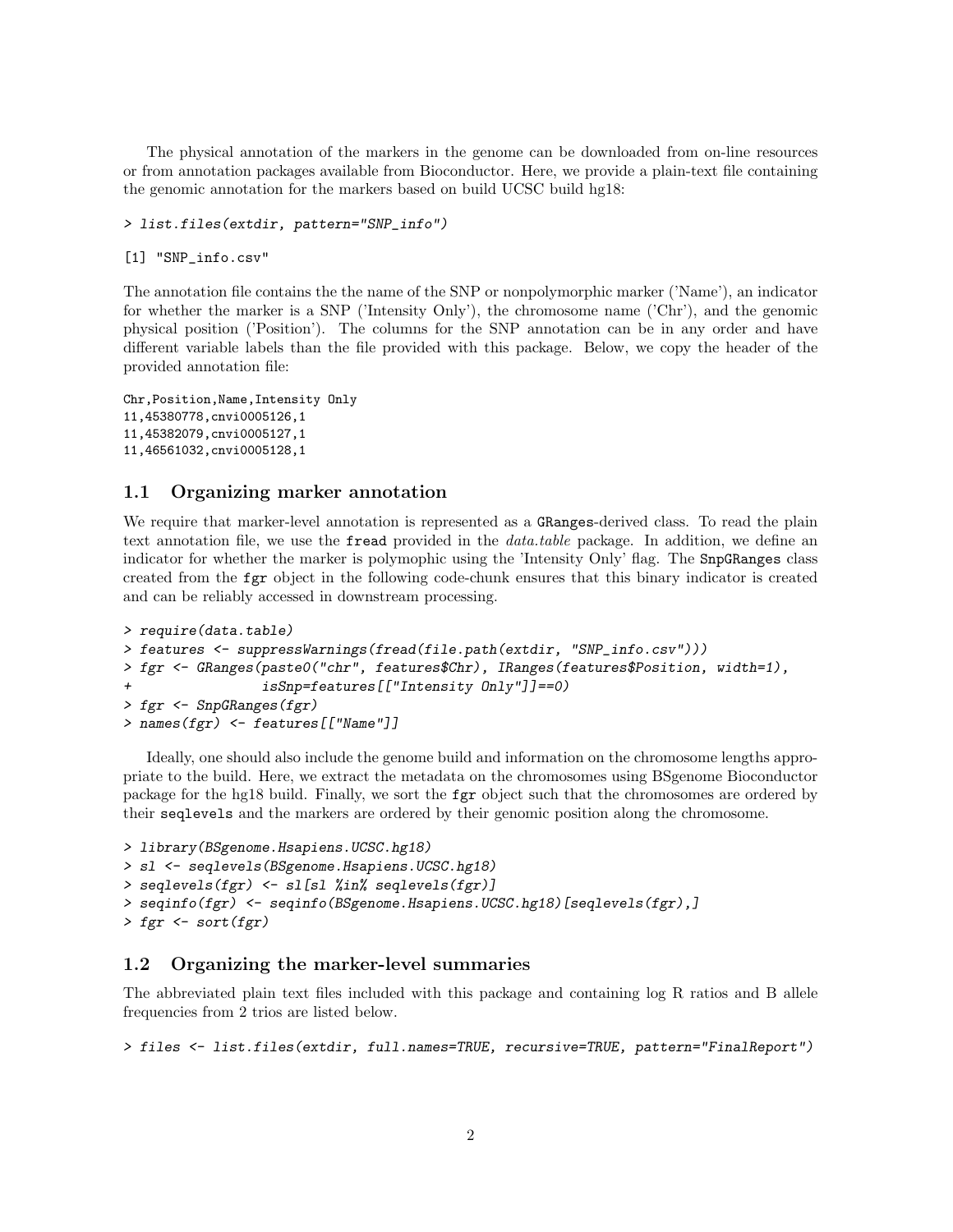We will parse these files into a specific format such that all downstream steps for copy number estimation no longer depend on the specific format of the source files. At this point, we can encapsulate the the names of the source files ('sourcePaths'), the location of where we intend to store the parsed data ('parsedPath'), and the genomic marker annnotation created in the preceding section in a single object called an ArrayViews.

```
> ##
> ## A directory to keep parsed files
> ##
> parsedDir <- tempdir()
> views <- ArrayViews(rowRanges=fgr, sourcePaths=files, parsedPath=parsedDir)
> lrrFile(views) <- file.path(parsedDir, basename(fileName(views, "lrr")))
> views@bafFiles <- file.path(parsedDir, basename(fileName(views, "baf")))
> views@gtFiles <- file.path(parsedDir, basename(fileName(views, "gt")))
> colnames(views) <- gsub(".csv", "", colnames(views))
> show(views)
class 'ArrayViews'
  No. files : 6
  No. markers: 11780
```
Because the format of the source files depends on upstream software and version number within software, our approach to parsing these files is to read one file and to store the appropriate metadata from this file so that subsequent files can be parsed in a similar fashion. We use the fread to read in the first file.

```
> ## read the first file
> dat <- fread(files[1], skip="[Data]")
> head(data, n=3)SNP Name Allele1 - AB Allele2 - AB B Allele Freq Log R Ratio
1: cnvi0005126 - - - - 0.0085 -0.7214
2: cnvi0005127 - - - 0.0081 -0.8589
3: cnvi0005128 - - - - 0.0063 -0.1640
```
Next, we select which columns we plan to keep. Again, the required data for downstream processing is the name of the SNP identifier, the log R ratios, and B allele frequencies.

```
> ## information to store on the markers
> select_columns <- match(c("SNP Name", "Allele1 - AB", "Allele2 - AB",
                            "Log R Ratio", "B Allele Freq"), names(dat))
```
We also specify the order in which we will store the marker-level summaries by matching the rownames of the views object with the names of the markers in the source file:

> index\_genome <- match(names(fgr), dat[["SNP Name"]])

Similar to the parameter classes defined in Rsamtools, we encapsulate the information for parsing the columns and rows of the source files in a class. In addition, we specify which variable names in the source file refers to log R ratios ('cnvar'), B allele frequences ('bafvar'), and genotypes ('gtvar').

```
> scan_params <- CopyNumScanParams(index_genome=index_genome,
                      select=select_columns,
+ cnvar="Log R Ratio",
+ bafvar="B Allele Freq",
+ gtvar=c("Allele1 - AB", "Allele2 - AB"))
```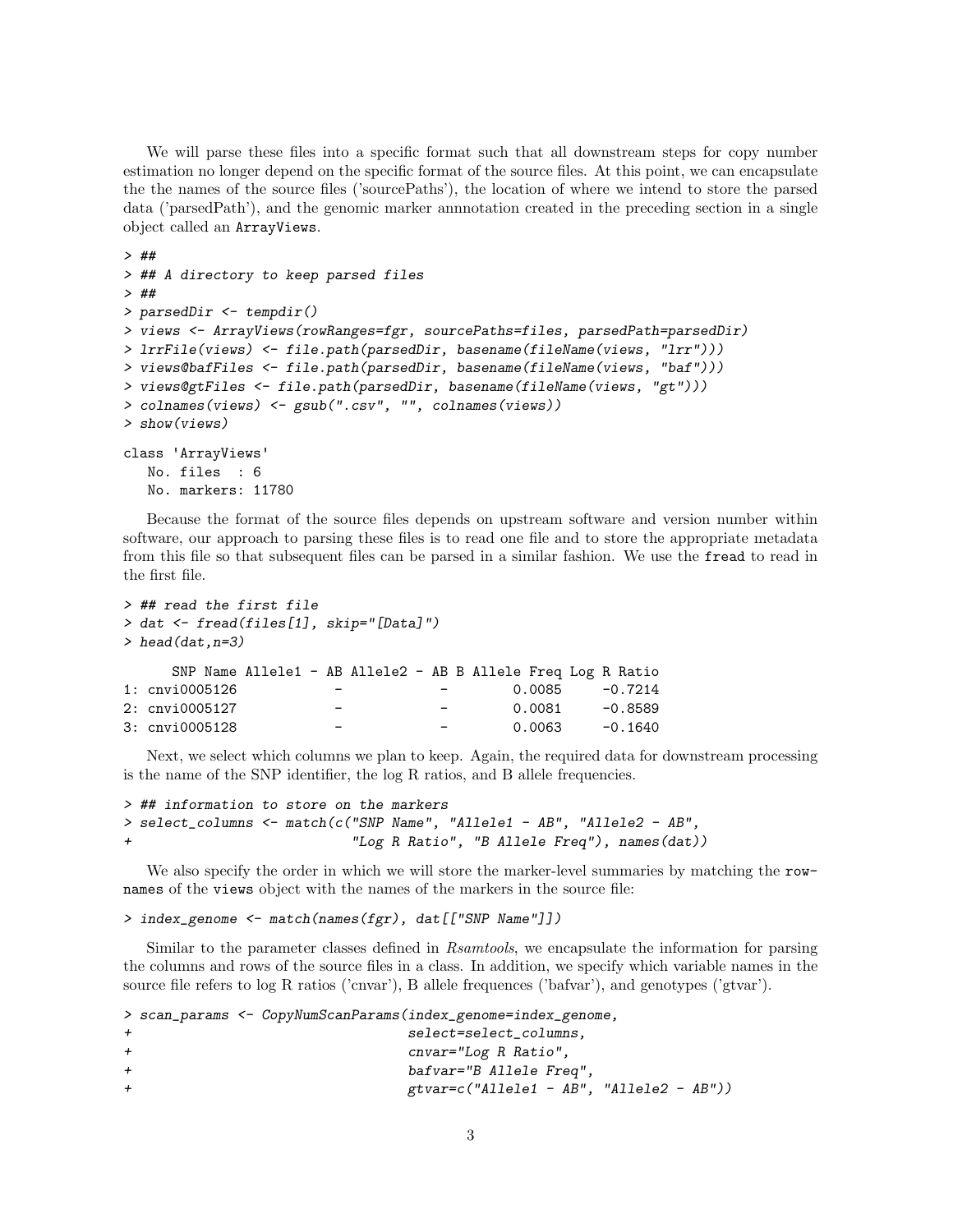The parseSourceFile will parse a single file in the views object (by default, the first file) according to the parameters for reading the data in the scan\_params object and write the output to the parsedPath directory. In particular, the parseSourceFile returns NULL.

```
> parseSourceFile(views, scan_params)
```
Apart from confirming their existance, the user should not have a need to directly access the parsed files. Utilities for querying these files are provided through the views object.

> head(list.files(parsedPath(views)), n=3)

```
[1] "FinalReport1664_baf.rds" "FinalReport1664_gt.rds"
```
[3] "FinalReport1664\_lrr.rds"

#### 1.3 Accessors for the parsed data

The preference for writing the parsed data to disk rather than keeping the data in RAM is simply that the latter does not scale to projects involving thousands of samples. For the former, slices of the parsed data easily be accessed from the parsedPath directory via methods defined for the ArrayViews class. For example, one can use accessors for the low-level summaries directly: lrr, baf, and genotypes for log R ratios, B allele frequencies, and genotypes, respectively. The user has the option of either subsetting the views object or subsetting the matrix returned by the accessor to extract the appropriate data slice. In the following examples, we access data on the first 2 markers.

> lrr(views)[1:2, ]

```
FinalReport1664.txt FinalReport1675.txt
rs12789205 0.271 -0.169
rs2114088 0.114 -0.182
       FinalReport1686.txt FinalReport6841.txt
rs12789205 0.191 -0.084
rs2114088 -0.114 0.253
       FinalReport6872.txt FinalReport6903.txt
rs12789205 0.067 -0.101
rs2114088 -0.076 -0.043
> ## or
> lrr(views[1:2, ])
       FinalReport1664.txt FinalReport1675.txt
rs12789205 0.271 -0.169
rs2114088 0.114 -0.182
       FinalReport1686.txt FinalReport6841.txt
rs12789205 0.191 -0.084
rs2114088 -0.114 0.253
       FinalReport6872.txt FinalReport6903.txt
rs12789205 0.067 -0.101
rs2114088 -0.076 -0.043
> ## B allele frequencies
```
> baf(views[1:2, ])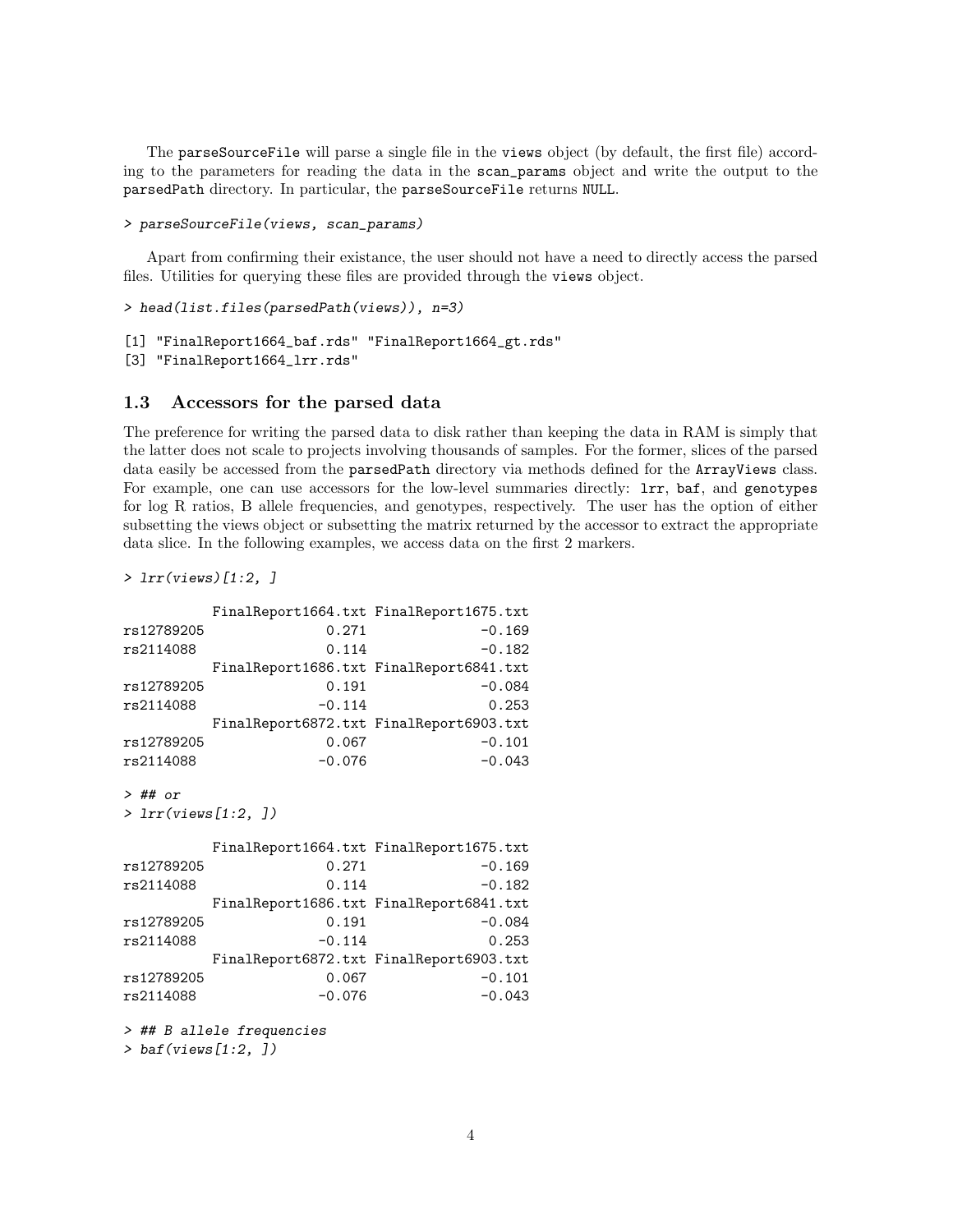```
FinalReport1664.txt FinalReport1675.txt
rs12789205 0.999 0.529
rs2114088 0.000 0.000
      FinalReport1686.txt FinalReport6841.txt
rs12789205 0.549 0.481
rs2114088 0.000 0.000
      FinalReport6872.txt FinalReport6903.txt
rs12789205 0.482 0.488
rs2114088 0.000 0.493
> ## Use :: to avoid masking by function of the same name in crlmm
> VanillaICE::genotypes(views)[1:2, ]
      FinalReport1664.txt FinalReport1675.txt
rs12789205 3 2
rs2114088 1 1
      FinalReport1686.txt FinalReport6841.txt
rs12789205 2 2
rs2114088 1 1
      FinalReport6872.txt FinalReport6903.txt
rs12789205 2 2
rs2114088 1 2
```
More often, it is useful to extract the low-level data in a RangedSummarizedExperiment-derived object such that meta-data on the samples remains bound to the columns of the assay data (log R ratios / B allele frequencies) and meta-data on the rows remains bound to the rows of the assay data. This is accomplished by applying the SnpExperiment function to a views object. In the following example, we create a RangedSummarizedExperiment-derived object for the first three samples in the views object.

```
> snp_exp <- SnpExperiment(views[, 4:5])
> show(snp_exp)
class: SnpArrayExperiment
dim: 11780 2
metadata(0):
assays(2): cn baf
rownames(11780): rs12789205 rs2114088 ... rs5994329 rs1055232
rowData names(1): isSnp
colnames(2): FinalReport6841.txt FinalReport6872.txt
colData names(0):
```
## 2 Hidden Markov model

### 2.1 HMM parameters

The hidden Markov model for inference of germline copy number from SNP array data was originally described in Scharpf *et al.* [3] but has evolved to focus more on B allele frequencies than genotype call probabilities [the latter requires a dependency on the crlmm package]. Many of the the updates for computing emission probabilities have been described more recently [2].

Fitting the hidden Markov model to the marker-level summaries requires extracting the relevant data from a views object using the SnpExperiment function illustrated in the previous section. All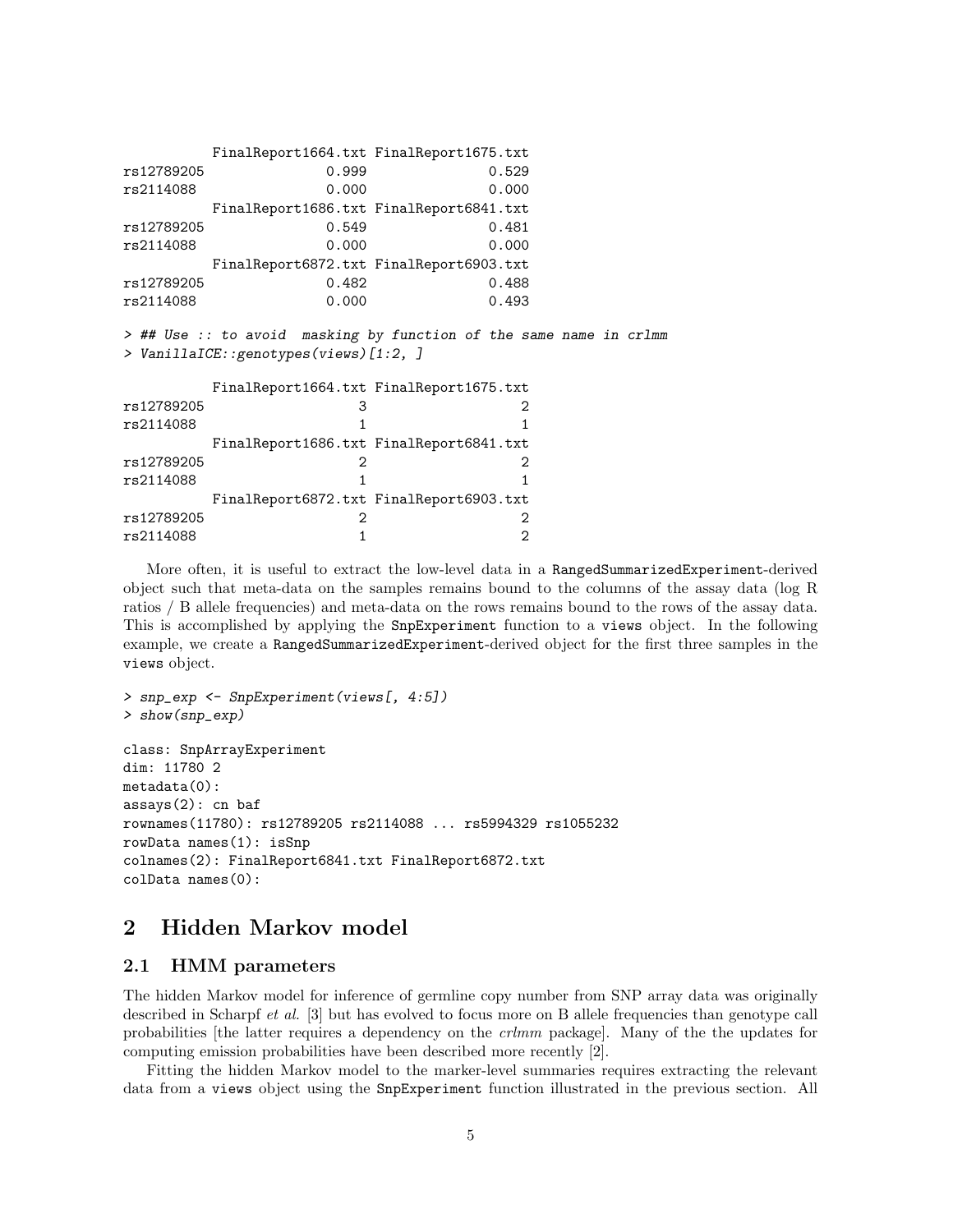user-level parameters relevant for fitting the HMM are specified in a parameter object for the emission probabilities and a parameter object for the transition probabilities. In the following code-chunk, we create a parameter object for the emission probabilities.

```
> param <- EmissionParam()
```
The easiest way to specify or change parameters for computing emission probabilities is through the EmissionParam constructor. For example, here we create a parameter object with the temper parameter set to 1/2:

```
> param <- EmissionParam(temper=0.5)
> show(param)
EmissionParam :
CN mean: -2, -0.4, 0, 0, 0.4, 1
CN sd: 0.6, 0.3, 0.3, 0.3, 0.3, 0.3
BAF mean: 0, 0.25, 0.33, 0.5, 0.67, 0.75, 1
BAF sd: 0.1, 0.1, 0.1, 0.1, 0.1, 0.1, 0.1
max # of EM updates: 5
initial state probabilities: 0.17, 0.17, 0.17, 0.17, 0.17, 0.17
tempering scalar: 0.5
model homozygous regions: FALSE
See temper(), cn\_means(), cn\_sds(), ...
```
Similarly, the constructor for the TransitionParam class can be used to specify alternatives to the defaults. By not specifying an TransitionParam object, default values created by the constructor are used by the HMM in the following example.

## 2.2 Fitting the HMM

The function hmm2 fits the 6-state HMM to the snp\_exp object, returning a list-derived class (a HMMList) of the same length as the number of samples.

```
> fit <- hmm2(snp_exp, param)
> show(fit)
An object of class 'HMMList'
 Length: 2
 Use [[j]] to retrieve results for the jth sample.
 Use unlist to coerce to a 'GRanges' object.
> length(fit)
[1] 2
> ## HMM object for the first sample
> fit[[1]]
Object of class 'HMM'
  granges (no. segments) : 7
 no. duplications : 2
 no. hemizygous deletions: 0
 no. homozygous deletions: 0
See posterior(), segs(), cnvSegs(), getHmmParams(),
```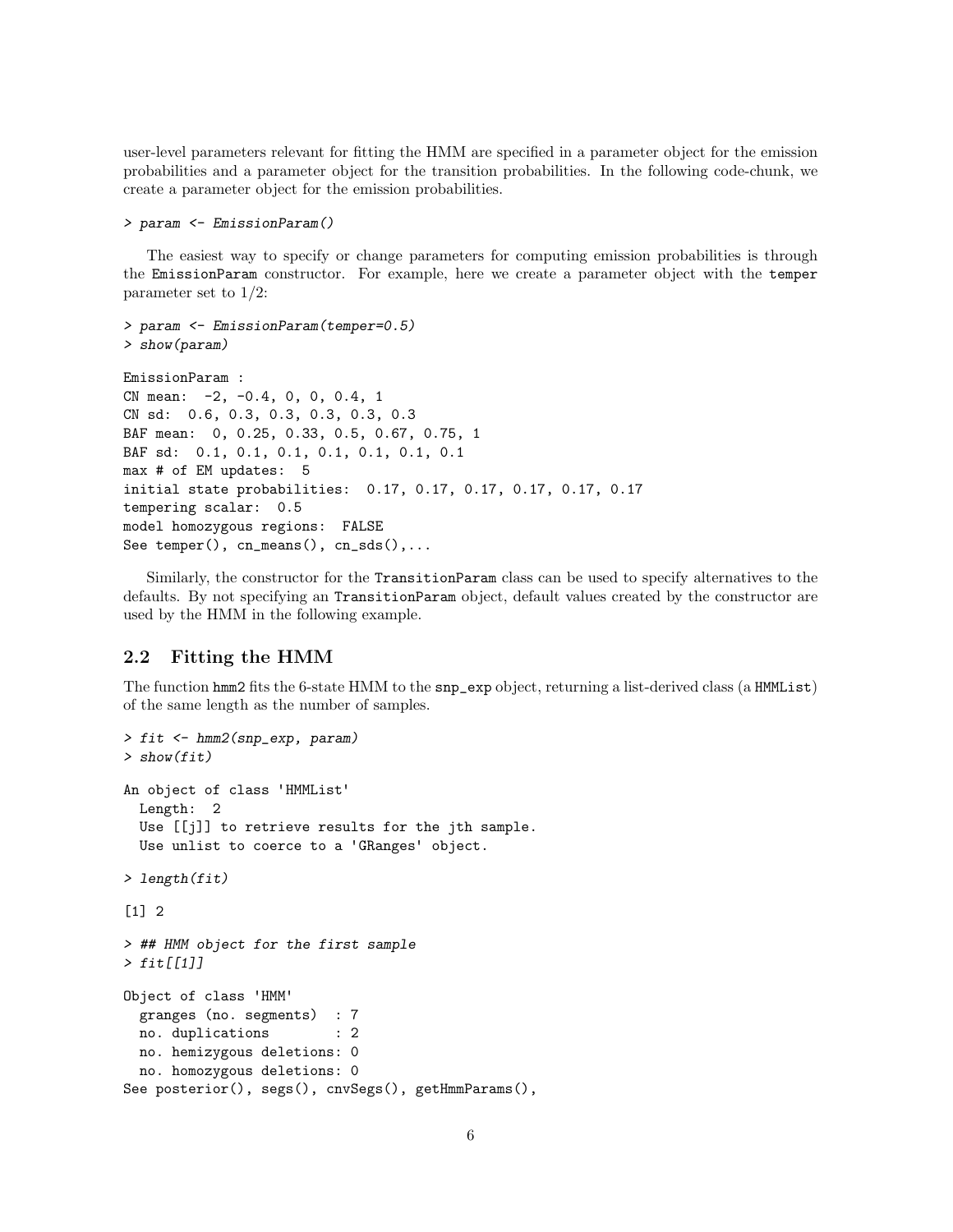## 3 Inspecting, Filtering, and plotting HMM results

Several methods are defined for the HMMList class to facilitate the selection of candidate CNVs, the filtering of technical artifacts, and to enable visualization of the HMM calls in the context of the marker-level summaries.

The fit object is an instance of the HMMList object of length three, each element corresponding to a sample:

```
> names(fit)
```
#### [1] "FinalReport6841.txt" "FinalReport6872.txt"

The R method \\ can be used to access the HMM summary for the results for the jth sample. For example, here we extract the HMM summary for the 2nd sample:

```
> show(fit[[2]])
```

```
Object of class 'HMM'
 granges (no. segments) : 13
 no. duplications : 1
 no. hemizygous deletions: 4
 no. homozygous deletions: 0
See posterior(), segs(), cnvSegs(), getHmmParams(),
```
Alternatively, we can use unlist to create a single GRanges-derived class containing the segmentation of all three samples

```
> head(unlist(fit), n=3)
```

```
HmmGRanges object with 3 ranges and 4 metadata columns:
      seqnames ranges strand | numberFeatures state
          <Rle> <IRanges> <Rle> | <integer> <integer>
  [1] chr11 43132366-55116789 * | 1445 3
  [2] chr11 55124465-55204003 * | 29 5
  [3] chr11 55209499-67164817 * | 1963 3
         prCall id
      <numeric>
<character>
<character>
</br/>
</br/>
</br/>
</br/>
</br/>
</br/>
<br/></br/>
</br/>
</br/>
</br/>
</br/>
</br/>
</br/>
</br/>
</br/>
</br/>
</br/>
</br/>
</br/>
</br/>
</br/>
</br/>
</br/>
</br/>
</br/>
</br/>
<
  [1] 1 FinalReport6841.txt
  [2] 1 FinalReport6841.txt
  [3] 1 FinalReport6841.txt
  -------
  seqinfo: 3 sequences from hg18 genome
```
or a GRangesList by splitting on the sample id:

```
> grl <- split(unlist(fit), unlist(fit)$id)
```
### 3.1 Filters

There are several meta-data columns stored in the GRanges-derived summary useful for filtering the set of genomic intervals. All the available parameters for filtering the fit object are stored in the parameter class FilterParam of which an instance can be created by its constructor of the same name without any arguments.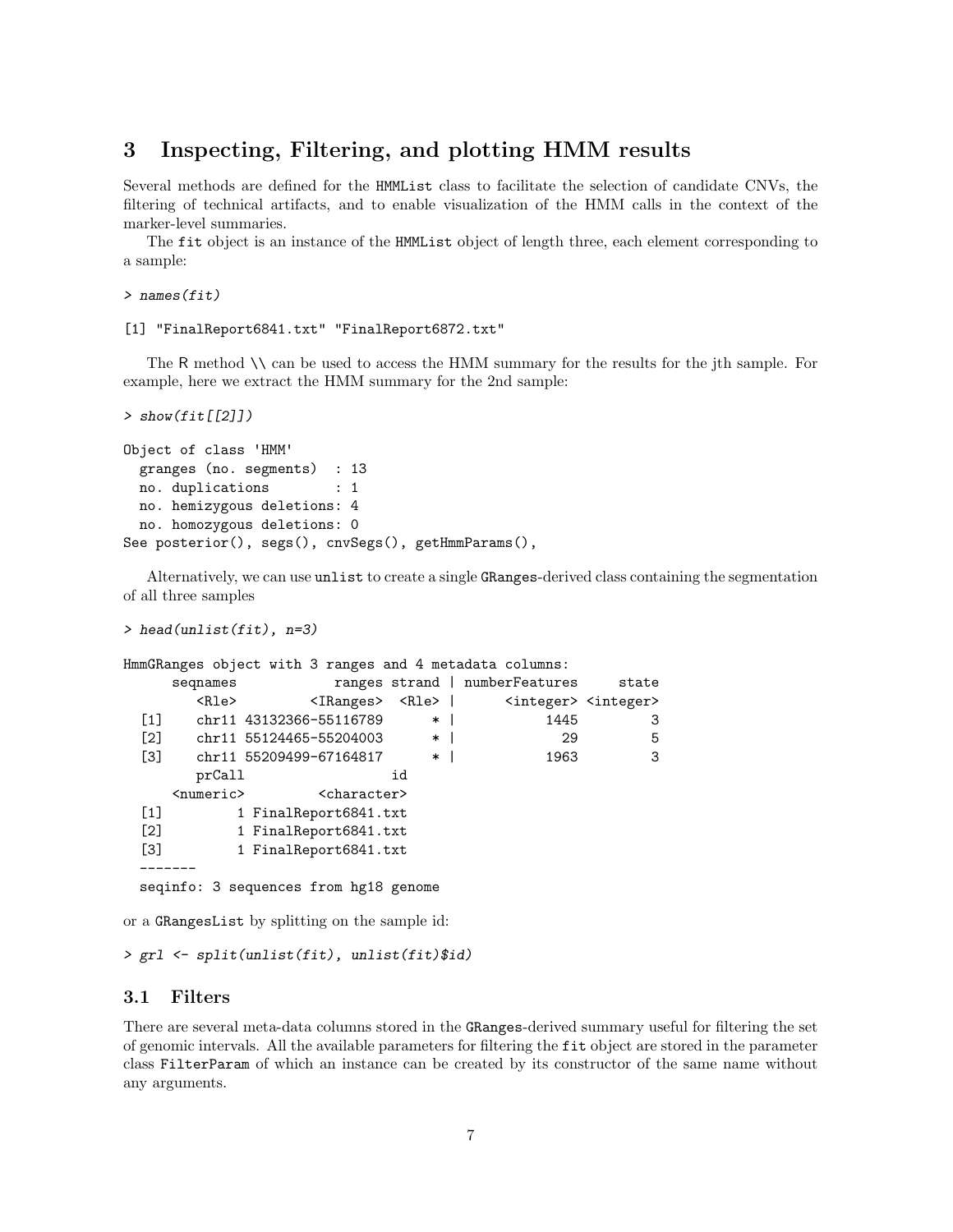```
> filter_param <- FilterParam()
> show(filter_param)
An object of class 'FilterParam'
  min. posterior probability of CNV call: 0.99
  min. no. of markers spanned by segment: 10
  min. width of segment : 1
  selected HMM states : 1, 2, 3, 4, 5, 6
  selected seqnames : chr1, chr2, chr3, chr4, chr5, chr6 ...
```
To apply the default filter parameters to the fit object, we use the cnvFilter function. The cnvFilter function returns only the set of genomic ranges satisfying the filters. For example,

```
> cnvFilter(fit, filter_param)
```

|        |                     |                                   |        | HmmGRanges object with 18 ranges and 4 metadata columns: |                                         |
|--------|---------------------|-----------------------------------|--------|----------------------------------------------------------|-----------------------------------------|
|        | seqnames            |                                   |        | ranges strand   numberFeatures                           | state                                   |
|        | <rle></rle>         | <iranges> <rle>  </rle></iranges> |        |                                                          | <integer> <integer></integer></integer> |
| $[1]$  |                     | chr11 43132366-55116789           | $*1$   | 1445                                                     | 3                                       |
| $[2]$  |                     | chr11 55124465-55204003           | $\ast$ | 29                                                       | 5                                       |
| [3]    |                     | chr11 55209499-67164817           | $\ast$ | 1963                                                     | 3                                       |
| [4]    | chr12               | 21054-17482570                    | $*1$   | 4591                                                     | 3                                       |
| [5]    |                     | chr22 14456412-23994408           | $\ast$ | 2244                                                     | 3                                       |
| .      |                     |                                   |        | .                                                        | $\ddots$                                |
| $[14]$ |                     | chr22 18710895-19048116           | $*1$   | 28                                                       | 3                                       |
| [15]   |                     | chr22 19066315-19819918           | $\ast$ | 211                                                      | $\overline{2}$                          |
| $[16]$ |                     | chr22 19842333-23983992           | $\ast$ | 1099                                                     | 3                                       |
| $[17]$ |                     | chr22 23991725-24236803           | $\ast$ | 63                                                       | 5                                       |
| $[18]$ |                     | chr22 24237905-29381906           | $\ast$ | 1441                                                     | 3                                       |
|        | prCall              |                                   | id     |                                                          |                                         |
|        | <numeric></numeric> | <character></character>           |        |                                                          |                                         |
| $[1]$  |                     | 1 FinalReport6841.txt             |        |                                                          |                                         |
| $[2]$  |                     | 1 FinalReport6841.txt             |        |                                                          |                                         |
| [3]    |                     | 1 FinalReport6841.txt             |        |                                                          |                                         |
| [4]    |                     | 1 FinalReport6841.txt             |        |                                                          |                                         |
| [5]    |                     | 1 FinalReport6841.txt             |        |                                                          |                                         |
| .      |                     |                                   |        |                                                          |                                         |
| $[14]$ |                     | 1 FinalReport6872.txt             |        |                                                          |                                         |
| $[15]$ |                     | 1 FinalReport6872.txt             |        |                                                          |                                         |
| $[16]$ |                     | 1 FinalReport6872.txt             |        |                                                          |                                         |
| $[17]$ |                     | 1 FinalReport6872.txt             |        |                                                          |                                         |
| $[18]$ |                     | 1 FinalReport6872.txt             |        |                                                          |                                         |
|        |                     |                                   |        |                                                          |                                         |

seqinfo: 3 sequences from hg18 genome

To select only the segments with altered copy number states (states 1, 2, 5, and 6) on chromosome 22, we can define the filter parameters as follows:

```
> select_cnv <- FilterParam(state=c("1", "2", "5", "6"), seqnames="chr22")
> cnvs <- cnvFilter(fit, select_cnv)
> cnvs
```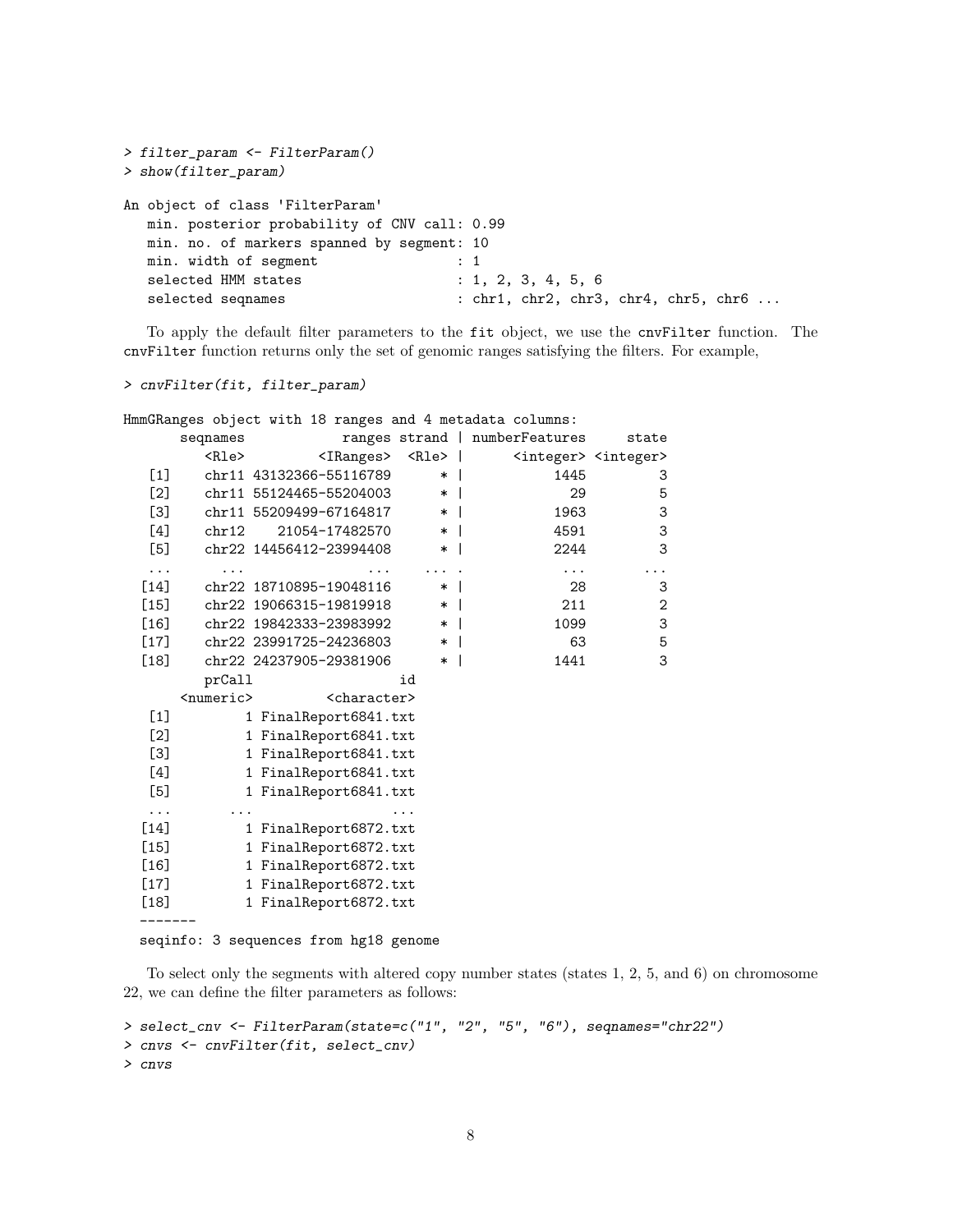|                   |                       |  | HmmGRanges object with 6 ranges and 4 metadata columns: |        |                                |                                         |
|-------------------|-----------------------|--|---------------------------------------------------------|--------|--------------------------------|-----------------------------------------|
|                   | seqnames              |  |                                                         |        | ranges strand   numberFeatures | state                                   |
|                   | <rle></rle>           |  | <iranges> <rle>  </rle></iranges>                       |        |                                | <integer> <integer></integer></integer> |
| $\lceil 1 \rceil$ |                       |  | chr22 23999142-24240667                                 | *      | 65                             | 5                                       |
| $\lceil 2 \rceil$ |                       |  | chr22 17202486-17388108                                 | $\ast$ | 44                             | 2                                       |
| [3]               |                       |  | chr22 17405381-17633332                                 | $\ast$ | 48                             | 2                                       |
| $[4]$             |                       |  | chr22 17690812-18693299                                 | $\ast$ | 281                            | 2                                       |
| [5]               |                       |  | chr22 19066315-19819918                                 | $\ast$ | 211                            | 2                                       |
| [6]               |                       |  | chr22 23991725-24236803                                 | $\ast$ | 63                             | 5                                       |
|                   | prCall                |  |                                                         | id     |                                |                                         |
|                   | <numeric></numeric>   |  | <character></character>                                 |        |                                |                                         |
| $\lceil 1 \rceil$ |                       |  | 1 FinalReport6841.txt                                   |        |                                |                                         |
| $\left[2\right]$  |                       |  | 1 FinalReport6872.txt                                   |        |                                |                                         |
| [3]               | 1 FinalReport6872.txt |  |                                                         |        |                                |                                         |
| $[4]$             |                       |  | 1 FinalReport6872.txt                                   |        |                                |                                         |
| [5]               |                       |  | 1 FinalReport6872.txt                                   |        |                                |                                         |
| [6]               |                       |  | 1 FinalReport6872.txt                                   |        |                                |                                         |
|                   |                       |  |                                                         |        |                                |                                         |
|                   |                       |  |                                                         |        |                                |                                         |

seqinfo: 3 sequences from hg18 genome

## 3.2 Visualization

#### 3.2.1 Trellis graphics for low-level summaries

Visualization of the CNVs in the context of the lower-level summaries is acheived through a combination of grid and the grid-derived graphics provided by lattice. The xyplotList and constructor HmmTrellisParam should be sufficient for producing a decent graphic using the default settings. In the following code chunk, we create a trellis object for each CNV segment.

```
> trellis_param <- HmmTrellisParam()
> cnvList <- split(cnvs, cnvs$id)
> figList <- xyplotList(cnvList, snp_exp, trellis_param)
> names(figList)
```
### [1] "FinalReport6841.txt" "FinalReport6872.txt"

Each element in figList is a trellis object and can be displayed using print.

```
> class(figList[["FinalReport6841.csv"]][[1]])
```

```
[1] "NULL"
```

```
3.2.2 Layout using grid
```

```
> fig1 <- figList[["FinalReport6841.csv"]][[1]]
```

```
> vps <- viewports()
> xygrid(fig1, vps, cnvList[[1]][1])
```
NULL

A hemizygous deletion on chromosome 22 is split into too many regions.

```
> cnvs_sample2 <- cnvList[[2]]
> cnvs_sample2
```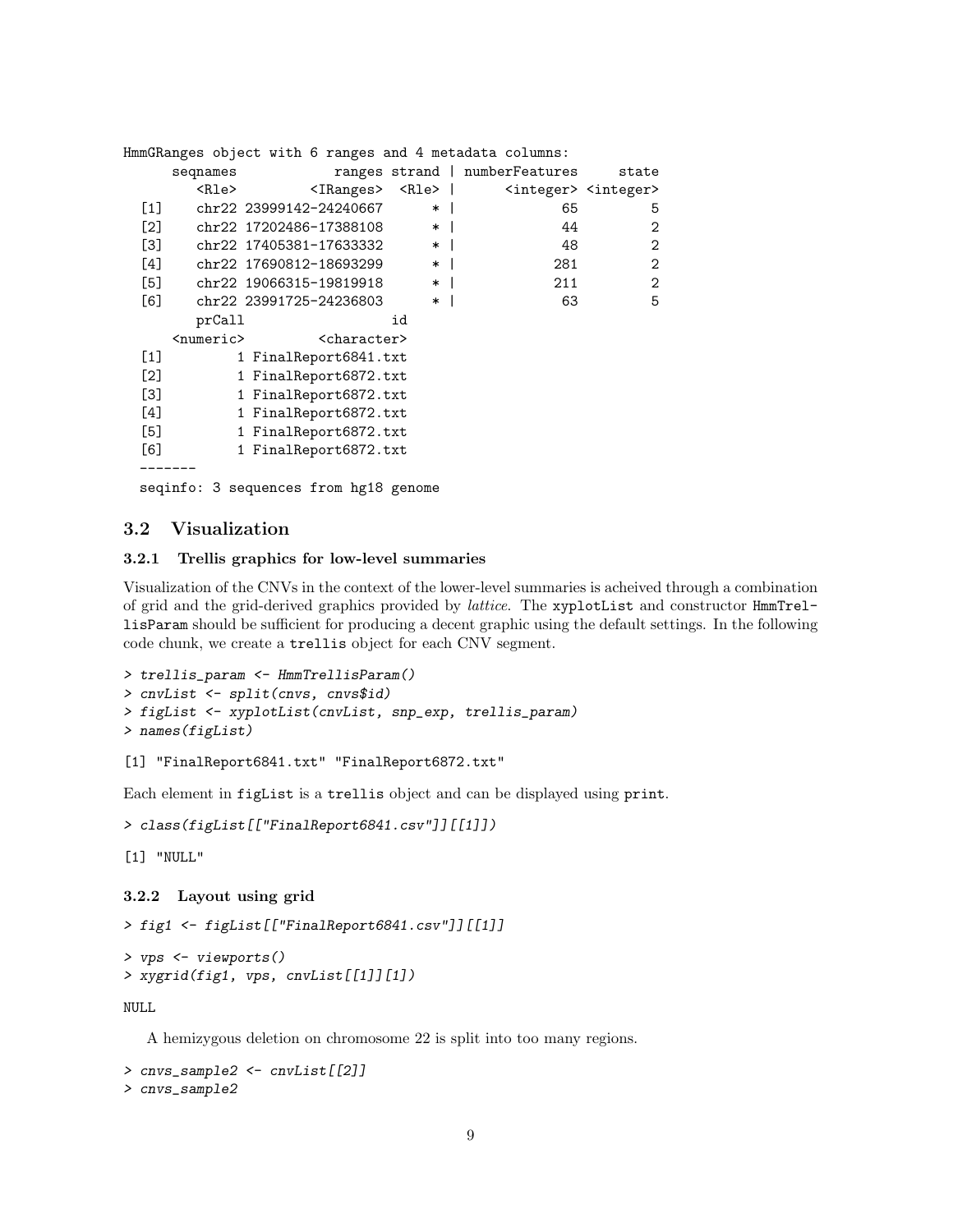| FinalReport6841.txt        |  |
|----------------------------|--|
| chr22: 23.999.1-24.240.7kb |  |
| $CN=3$                     |  |
| Pr(CN data)=1              |  |

Figure 1: A single-copy duplication (state 5).

|                   |                       |                       |                                       |          |  | HmmGRanges object with 5 ranges and 4 metadata columns:                   |                |
|-------------------|-----------------------|-----------------------|---------------------------------------|----------|--|---------------------------------------------------------------------------|----------------|
|                   | seqnames              |                       |                                       |          |  | ranges strand   numberFeatures state                                      |                |
|                   | <rle></rle>           |                       |                                       |          |  | <iranges> <rle>   <integer> <integer></integer></integer></rle></iranges> |                |
|                   |                       |                       | [1] chr22 17202486-17388108           | $*1$     |  | 44                                                                        | 2              |
|                   |                       |                       | [2] chr22 17405381-17633332           | $*1$     |  | 48                                                                        | $\overline{2}$ |
|                   |                       |                       | [3] chr22 17690812-18693299           | $\ast$ 1 |  | 281                                                                       | $\overline{2}$ |
|                   |                       |                       | [4] chr22 19066315-19819918           | $\ast$   |  | 211                                                                       | $\overline{2}$ |
| [5]               |                       |                       | chr22 23991725-24236803               | $*1$     |  | 63                                                                        | 5              |
|                   | prCall                |                       |                                       | id       |  |                                                                           |                |
|                   | <numeric></numeric>   |                       | <character></character>               |          |  |                                                                           |                |
| $\lceil 1 \rceil$ |                       |                       | 1 FinalReport6872.txt                 |          |  |                                                                           |                |
| $\lceil 2 \rceil$ | 1 FinalReport6872.txt |                       |                                       |          |  |                                                                           |                |
| <u>ГЗЛ</u>        | 1 FinalReport6872.txt |                       |                                       |          |  |                                                                           |                |
| [4]               |                       | 1 FinalReport6872.txt |                                       |          |  |                                                                           |                |
| [5]               | 1 FinalReport6872.txt |                       |                                       |          |  |                                                                           |                |
|                   |                       |                       |                                       |          |  |                                                                           |                |
|                   |                       |                       | seginfo: 3 sequences from hg18 genome |          |  |                                                                           |                |
|                   |                       |                       |                                       |          |  |                                                                           |                |

> xygrid(figList[[2]][[1]], vps, cnvs\_sample2[1])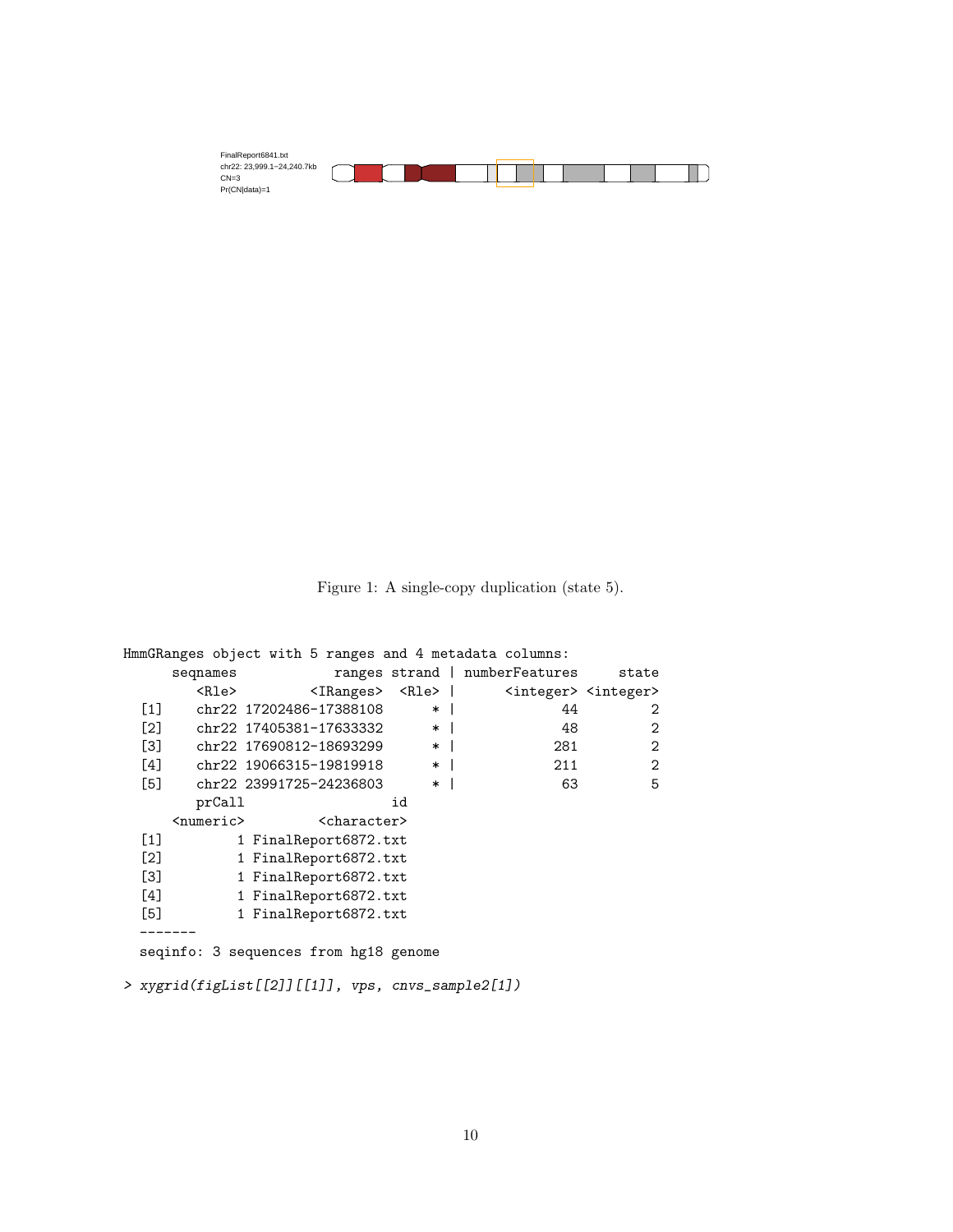

Combining the adjacent hemizygous deletions through reduce provides a more satisfying segmentation of this data.

```
> cnvs_sample2r <- reduce(cnvs_sample2, min.gapwidth=500e3)
> fig2 <- xyplotList(cnvs_sample2r, snp_exp)
```
## Parallelization

As the HMM is fit independently to each sample, parallelization is straightforward. In the following unevaluated code chunk, we set up a parallel environment using the R packages snow and foreach.

```
> library(foreach)
> library(snow)
> library(doSNOW)
> cl <- makeCluster(2, type="SOCK")
> registerDoSNOW(cl)
> results <- hmm2(snp_exp)
> stopCluster(c1)
```
## Citing this software

Robert B Scharpf, Giovanni Parmigiani, Jonathan Pevsner, and Ingo Ruczinski. Hidden Markov models for the assessment of chromosomal alterations using high-throughput SNP arrays. Annals of Applied Statistics, 2(2):687-713, 2008.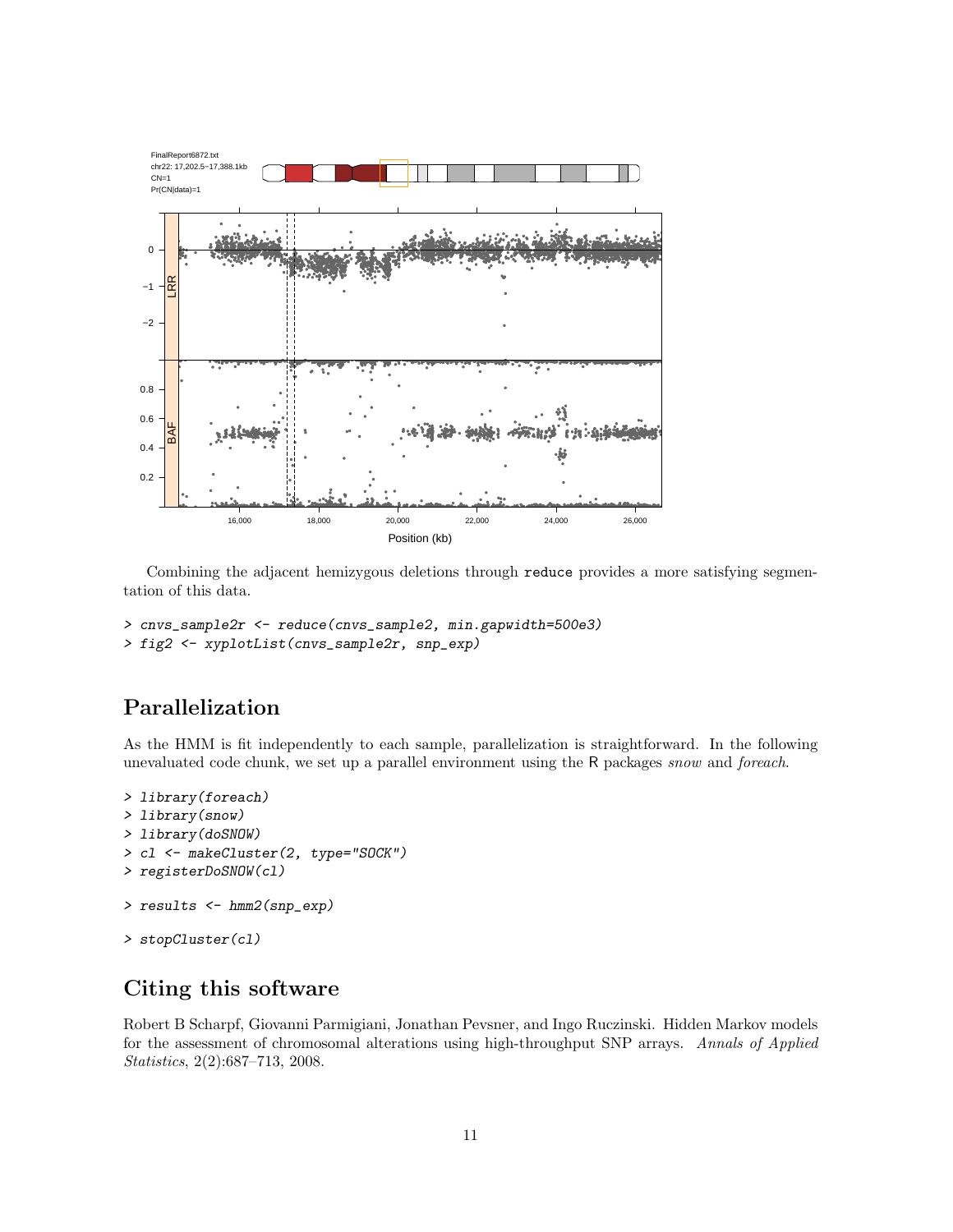

Figure 2: A hemizygous deletion (state 2) on chromosome 22 after merging adjacent hemizygous CNV calls.

## **Session Information**

The version number of R and packages loaded for generating the vignette were:

- R version 3.6.1 (2019-07-05), x86\_64-pc-linux-gnu
- Locale: LC\_CTYPE=en\_US.UTF-8, LC\_NUMERIC=C, LC\_TIME=en\_US.UTF-8, LC\_COLLATE=C, LC\_MONETARY=en\_US.UTF-8, LC\_MESSAGES=en\_US.UTF-8, LC\_PAPER=en\_US.UTF-8, LC\_NAME=C, LC\_ADDRESS=C, LC\_TELEPHONE=C, LC\_MEASUREMENT=en\_US.UTF-8, LC\_IDENTIFICATION=C
- · Running under: Ubuntu 18.04.3 LTS
- Matrix products: default
- BLAS: /home/biocbuild/bbs-3.10-bioc/R/lib/libRblas.so
- LAPACK: /home/biocbuild/bbs-3.10-bioc/R/lib/libRlapack.so
- Base packages: base, datasets, grDevices, graphics, methods, parallel, stats, stats4, utils
- Other packages: BSgenome 1.54.0, BSgenome.Hsapiens.UCSC.hg18 1.3.1000, Biobase 2.46.0, BiocGenerics 0.32.0, BiocParallel 1.20.0, Biostrings 2.54.0, DelayedArray 0.12.0, GenomeInfoDb 1.22.0, GenomicRanges 1.38.0, IRanges 2.20.0, S4Vectors 0.24.0, SummarizedExperiment 1.16.0, VanillaICE 1.48.0, XVector 0.26.0, data.table 1.12.6, foreach 1.4.7, matrixStats 0.55.0, rtracklayer 1.46.0